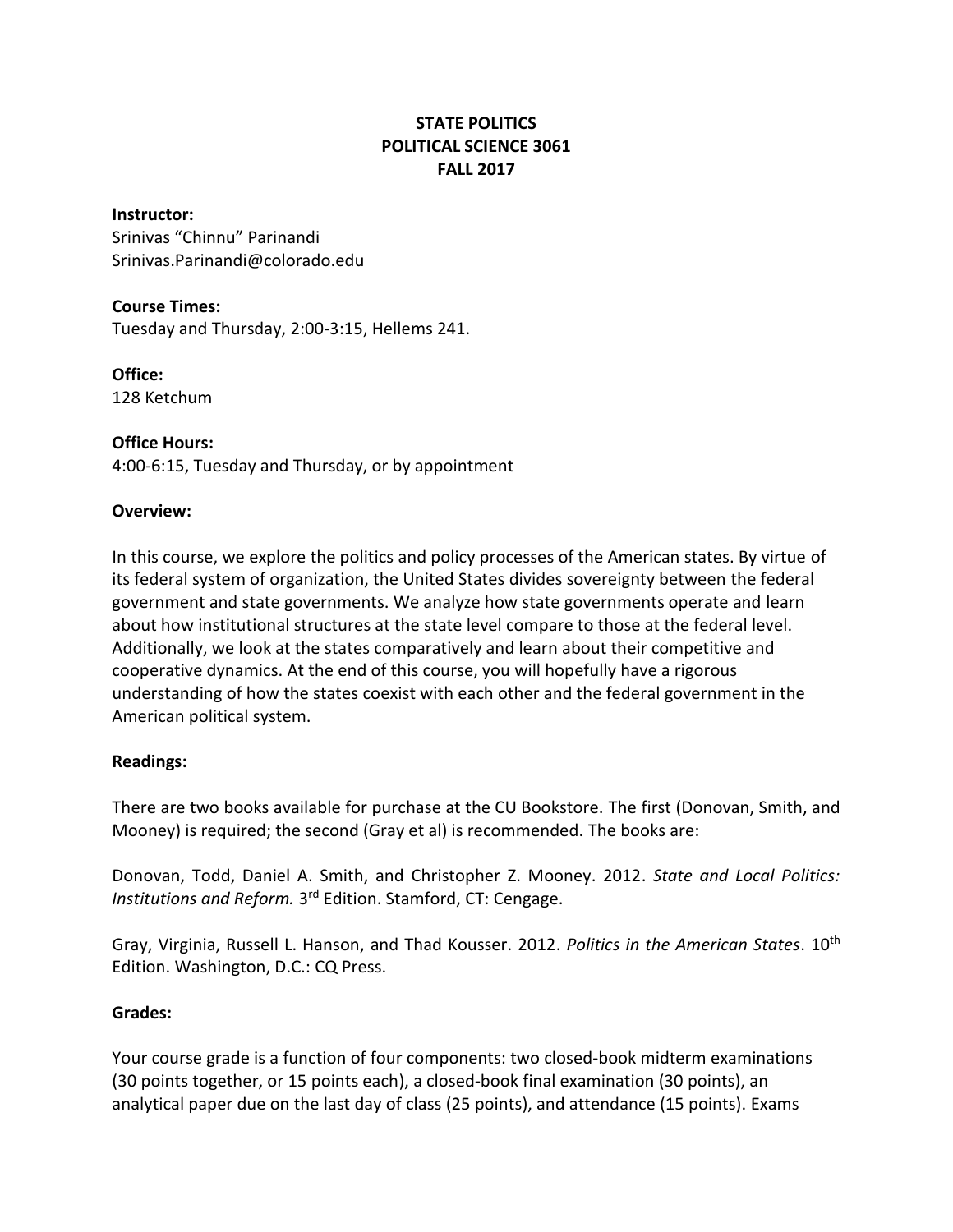(midterm and final) use a combination of question-types including multiple choice and short answer. The final exam *is* cumulative. Additionally, the final exam day/time *cannot be changed* since this is determined by the University. Makeups for the midterm exam are only granted for a valid excuse (e.g. illness, a death in the family, or a religious holiday accompanied by a note from a doctor or other official), and the makeup is more time-consuming and thorough than the normal midterm exam.

The analytical paper exercise requires you to develop an argument and marshal evidence to answer a prompt that will be distributed to you approximately a month-and-half before the due date of the analytical paper. The paper may be *no longer than 6 pages, double-spaced*, should use proper citation procedures and should adhere to University rules regarding plagiarism. All instances of cheating *will be* reported to appropriate authorities. Also, the analytical paper **must be submitted in pdf form via D2L**.

Finally, the attendance policy is straightforward. *Each student is granted 5 FREE unexcused absences that may be taken for any reason* (excused absences may be taken for illness, a death in the family, religious holiday, or similar event and MUST be accompanied by a note from a doctor or other official). After a student uses these 5 free absences, each subsequent unexcused absence *reduces their attendance score by 1 point (out of a possible 15 points that count for attendance in the final course grade*. Therefore, it is possible that missing too many classes can reduce your final grade substantially, as you would earn a course grade of 85% if you performed perfectly on the exams and paper but had 20 unexcused absences (corresponding to the 5 free absences plus 15 additional unexcused absences).

The grading scale is as follows:

93-100: A 90-92: A - 88-89: B + 83-87: B 80-82: B-78-79: C+ 73-77: C 70-72: C-60-69: D Less than 60: F

## **Course Outline:**

The course is organized into weeks. All readings for a designated week should be finished by the end of the week for which they have been assigned.

#### **Week 1: 8/29; NO CLASS on 8/31**

• Introduction to the course.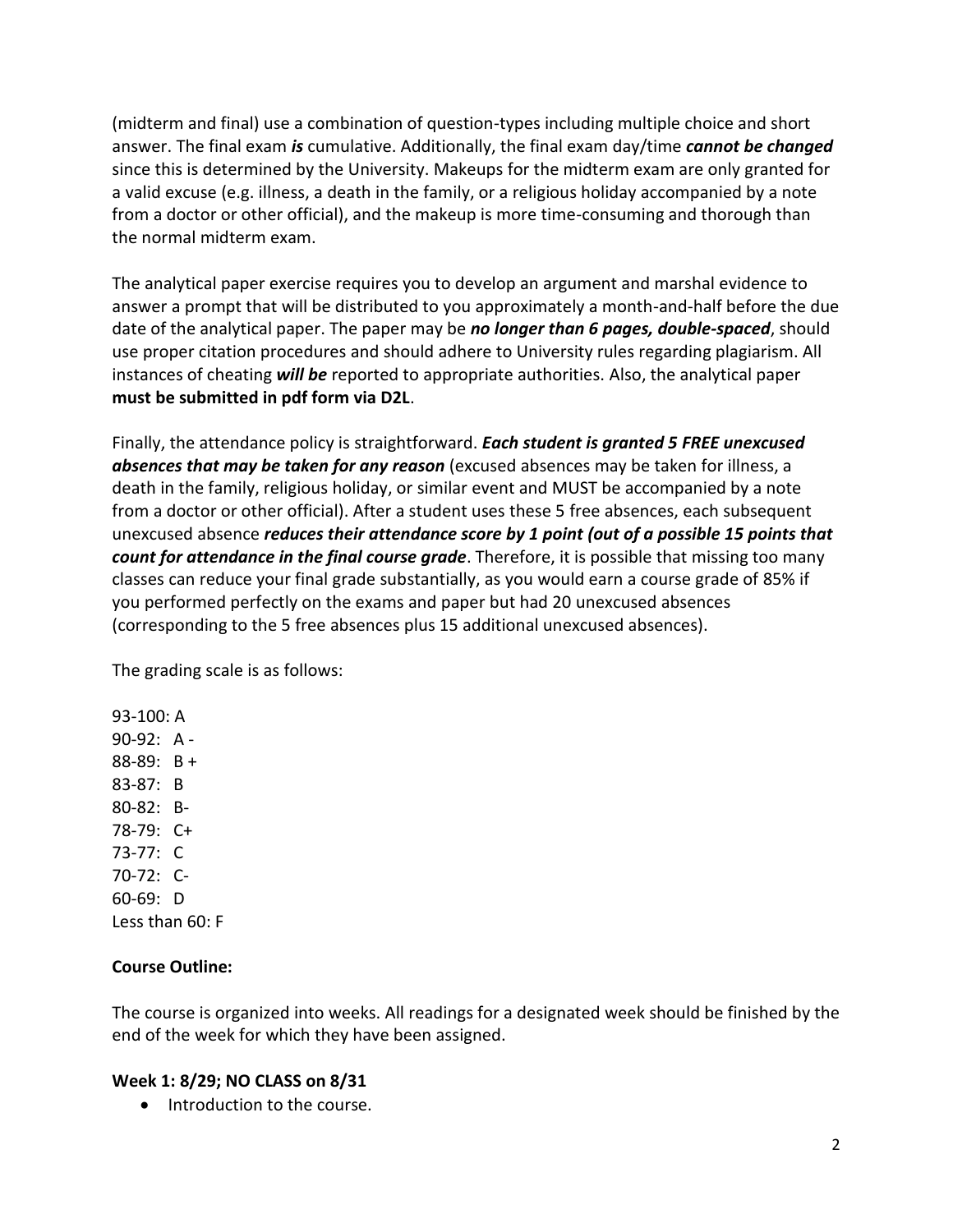## **Week 2: 9/5; 9/7**

- Theoretical overview of politics, and an examination of the states as policy laboratories.
- Read *Donovan Smith Mooney* chapter 1 by the end of the week.

## **Week 3: 9/12; NO CLASS on 9/14**

- Federalism
- Read *Donovan Smith Mooney* chapter 2 by the end of the week.

## **Week 4: 9/19; 9/21**

- Public opinion and ideology
- Read *Donovan Smith Mooney* chapter 3 by the end of the week.

#### **Week 5: 9/26; 9/28**

- Direct democracy
- Read *Donovan Smith Mooney* chapter 4 by the end of the week.

#### **Week 6: 10/3; 10/5**

- Review and Midterm 1
- **Midterm 1 on 10/5**

#### **Week 7: 10/10; 10/12**

- Political parties and interest groups
- Read *Donovan Smith Mooney* chapters 5-6 by the end of the week.

#### **Week 8: 10/17; 10/19**

- State legislatures
- Read *Donovan Smith Mooney* chapter 7 by the end of the week.

#### **Week 9: 10/24; 10/26**

- Governors and bureaucracy
- Read *Donovan Smith Mooney* chapter 8 by the end of the week.

#### **Week 10: 10/31; 11/2**

- State courts
- Read *Donovan Smith Mooney* chapter 9 by the end of the week.

#### **Week 11: 11/7; 11/9**

- Review and Midterm 2
- **Midterm 2 on 11/9**

#### **Week 12: 11/14; 11/16**

• Fiscal policy